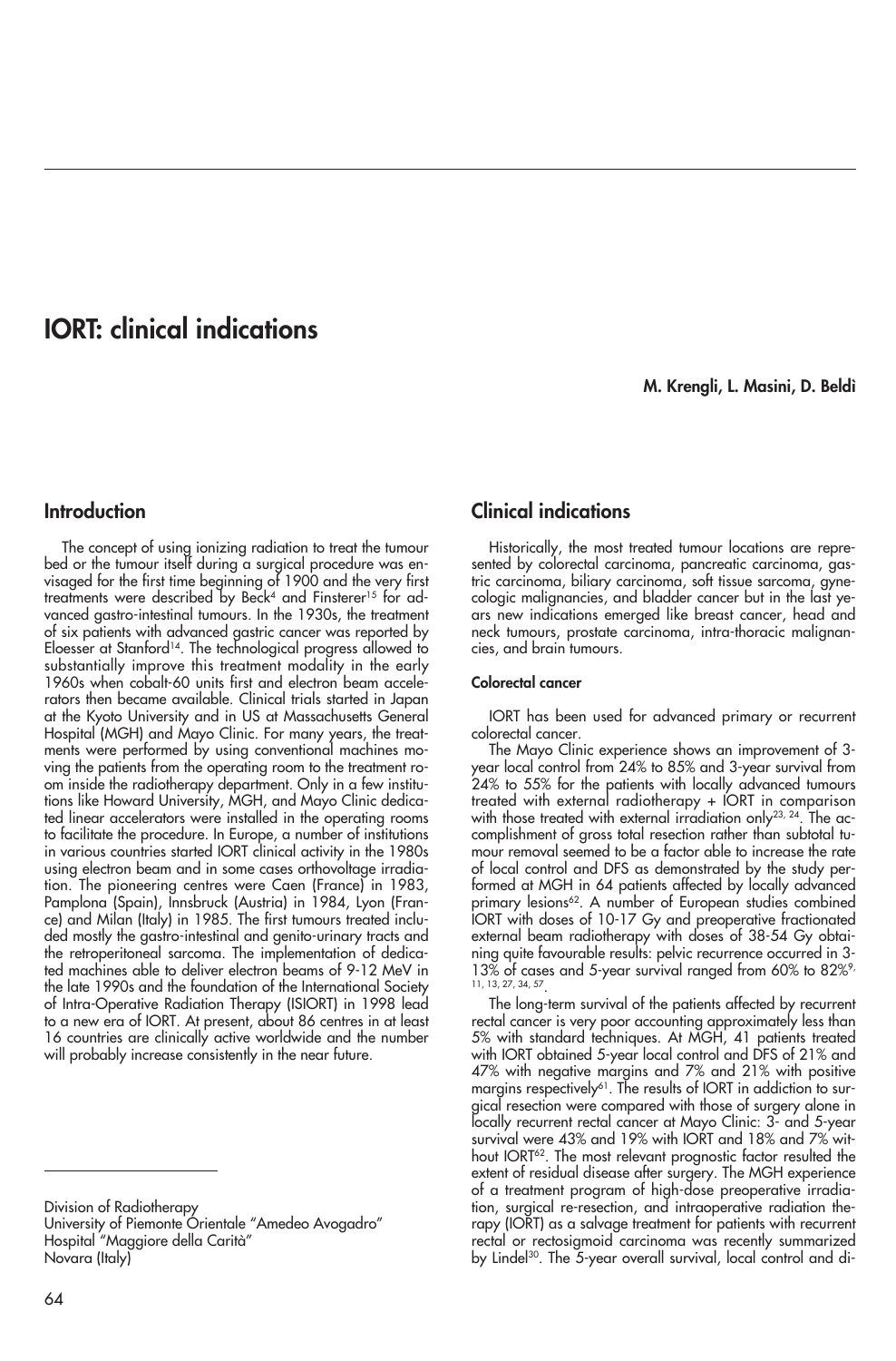sease-free survival rates of 49 patients receiving IORT were 27, 35, and 20%, respectively. Thirty-four patients who underwent a macroscopic complete resection had a significantly better 5-year overall survival than the remaining 15 patients with gross residual disease (33 vs.13%, P=0.05). For those patients, local control and disease-free survival rates were 46 and 27%, respectively. Patients with a microscopic complete resection had a superior 5-year overall survival than partially resected patients (40 vs. 14%, P=0.0001). Chemotherapy had no significant influence on overall or disease-free survival. A series treated at Mayo with IORT± external irradiation and chemotherapy was recently reported by Haddock25. The median, 2-year, and 5-year actuarial overall survivals were 23 months, 48% and 12%, respectively. The 2-year actuarial central control was 72%. Local control at 2 years was maintained in 60% of patients. A prospective study with the aim to investigate the advantage of adding IORT to preoperative irradiation was performed by Wiig<sup>60</sup> in 107 patients. After surgery, 59 patients had IORT 12-18 Gy. Estimated 5-year survival was overall around 30%. R0-/R1-stage patients survived statistically significantly longer than the R2-group but there was no statistical significant difference between IORT and non-IORT groups in any Rstages regarding overall survival or local recurrence. A recent retrospective study<sup>43</sup> evaluated 15 patients with pelvic recurrence of colorectal cancer in a previously irradiated region who received IORT (15-20 Gy) as part of salvage therapy. Total prior external radiation therapy doses ranged from 45 to 79 Gy. Tumour resection was accomplished in 14 patients. Three patients received additional postoperative course of 25 Gy. Actuarial 3-year local control and overall survival rates were 25% and 29% respectively. Patients with fixed and/or bulky pelvic tumours had a local control rate of 19% at 12 months. Patients with less extensive clinical presentations had a local control rate of 42% at 36 months. The authors underlined that clinical presentation of recurrent disease was an important prognostic factor and IORT resulted most advantageous in patients with less extensive clinical presentations.

An interesting study was published by Mannaerts<sup>35</sup> about the effect on functional outcome after multimodal therapy in 121 patients affected by advanced or recurrent rectal cancer and treated with high-dose preoperative external irradiation, followed by surgery and IORT. The median follow-up was 14 months. A questionnaire distributed to all long-term surviving patients revealed fatigue in 44%, perineal pain in 42%, radiating pain in the leg(s) in 21%, walking difficulties in 36%, and voiding dysfunction in 42% of the patients as symptoms of ongoing morbidity. Functional impairment consisted of requiring help with basic activities in 15% and sexual inactivity in 56% of the respondents. Social handicap was demonstrated by loss of former lifestyle in 44% and loss of professional occupation in 40% of patients. This experience underlined the need to weight these consequences against the chance of cure if the patient is treated and the disability eventually caused by uncontrolled tumour progression if the patient is not treated.

#### **Pancreas cancer**

The treatment of pancreatic carcinoma is a challenging situation because of the limited number of operable patients and the high rate of local, regional, and distant relapses. IORT was used in this tumour as part of combined strategy in addiction to surgery, external radiotherapy and in various series combined with systemic chemotherapy. A comprehensive review of the literature data was published by Termehler 54 who reviewed 21 studies including 727 patients. Doses of IORT varied from 10 Gy to 40 Gy usually in addiction to external radiation and chemotherapy obtaining satisfactory pain control in 57-89% of unresectable patients and median survival of 9-39 months in the patients who underwent tumour resection.

The efficacy of IORT in pancreatic carcinoma seems to be increased by external radiation as shown in a studies conducted at Mayo Clinic18: IORT alone obtained a 2-year local control of 20% vs. 48% observed with IORT + external radiation. The Mayo experience demonstrated that IORT can lead to an advantage for local control but not for long-term survival because of the incidence of liver and abdominal metastases. A possible advantage in survival of using preoperative external radiotherapy and IORT rather than postoperative irradiation emerged also from these data. The preoperative external radiotherapy + IORT was tested at MD Anderson by using a short fractionation of 30 Gy in 10 fraction combined with 5-FU based chemotherapy45. Most patients completed the treatment obtaining a 3-year actuarial survival of 23% with only 10% of local failure. An Italian study conducted at San Raffaele Hospital in Milan<sup>48</sup> showed interesting results in stage I-II disease with a local control of 60% with IORT and 27% without IORT and a 6-year survival of 24% with IORT and 8% without IORT.

Recent data from Japan were published by Okamoto<sup>41</sup> analyzing 132 cases with stage III or IVA pancreatic carcinomas treated by IORT. Sixty-eight patients had locally unresectable tumours and underwent a bypass operation and 64 with resectable tumours underwent pancreatic resection. Postoperative external radiotherapy was also delivered to 90 patients. Multivariate analysis indicated that strong independent predictors of increased survival were external irradiation for unresectable tumours (p<0.0001) and R0 in the resected group (p=0.017). Other two recent studies failed to show a significant advantage of using IORT in a combined strategy including external radiotherapy and 5-FU protracted chemotherapy for locally advanced pancreatic carcinoma<sup>17</sup> and for a series of periampullary cancer treated with radical surgery and conventional postoperative irradiation<sup>50</sup>.

#### **Gastric cancer**

The first demonstration of the feasibility and efficacy of IORT for gastric cancer was reported by Abe2. This experience was followed by other Japanese studies<sup>1, 53</sup> showing that for tumours confined to the gastric wall, IORT was not able to substantially change the prognosis but in case of tumour extension outside the wall and/or lymphnode invasion, IORT significantly increased the local control and the 5-year survival rates. Favourable results were reported by Calvo<sup>6</sup> in 40 patients with stage I-IV disease treated with 10-20 Gy IORT and postoperative irradiation: the 5-year actuarial survival of the entire group was 60%. The relevance of the pathologic lymphnode involvement was pointed out by a study conducted at the University of Lyon<sup>22</sup>: overall survival ranged from 55% for N+ to 90% for N-patients. A recent randomized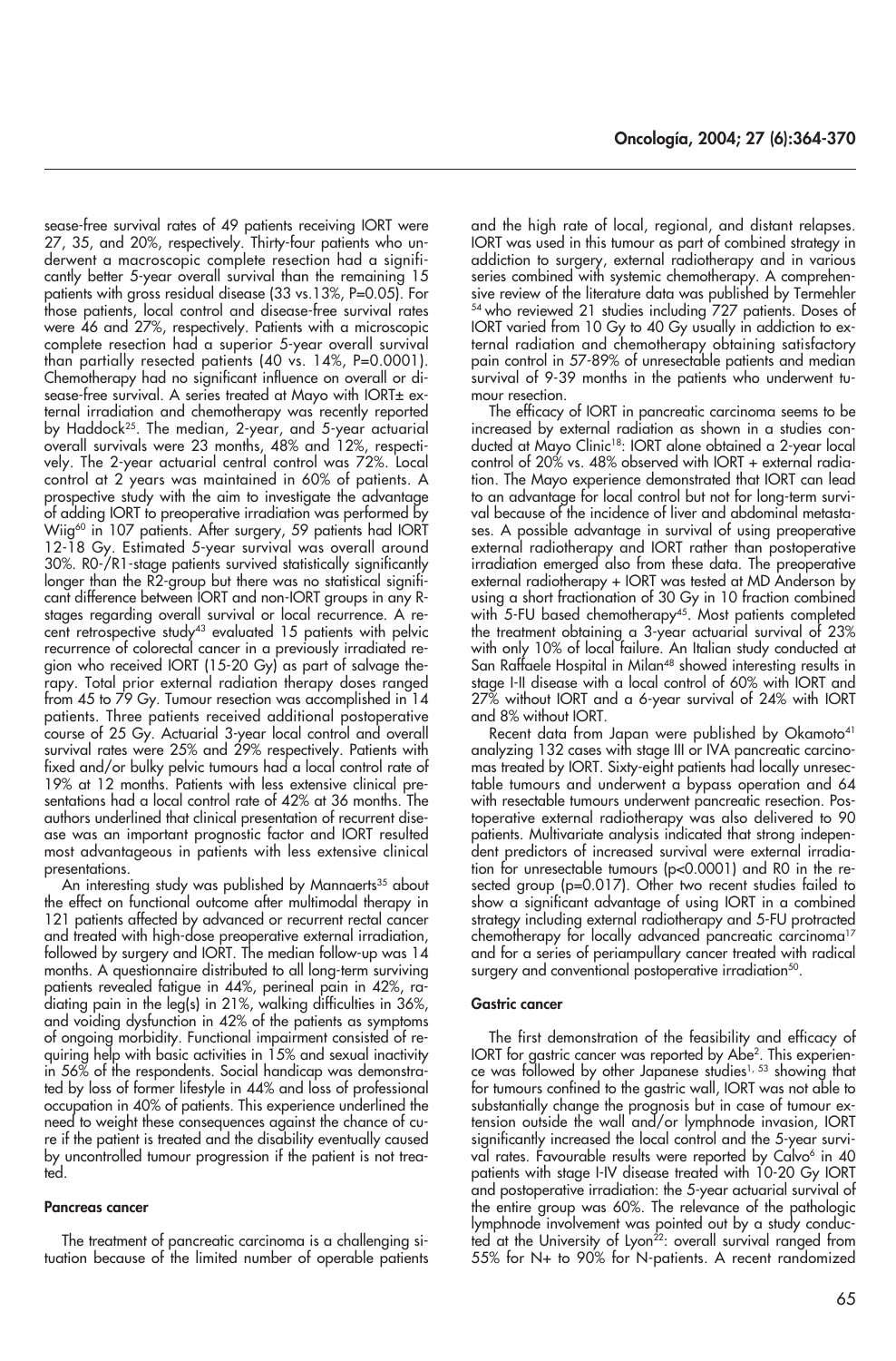study comparing IORT combined with preoperative irradiation to surgery alone showed a significant advantage for the IORT arm in the patients with more advanced disease<sup>52</sup>: the survival for stages pT3-T4 was 60% with IORT and 15% without IORT and for N+ was 42% with IORT and 21% without IORT.

## **Biliary tract cancer**

The cancer of the biliary tract is characterized by a high rate of local recurrences. A number of Japanese and US trials using IORT approach were conducted in the attempt to improve the prognosis of this aggressive disease. The experience reported by Abe<sup>1, 3</sup> did not show any significant improvement of survival rates with IORT compared to external postoperative irradiation. Encouraging results were reported by Todoroki<sup>55</sup> using preoperative radiotherapy combined with IORT in advanced biliary carcinoma: the 1-year survival rate was 63%. A more recent study of Tsukuba University in Japan<sup>56</sup> in stage IVA Klatskin tumour showed that adjuvant radiotherapy including IORT yielded significantly higher 5 year survival rates (33.9%) than in the resection alone group (13.5 %). Too small was the number of patients accrued in a phase I/II RTOG trial to show any relevant results<sup>63</sup>. A recent Swedish study was reported by Lindell<sup>31</sup> in 20 patients who underwent extended operation and the last 10 of them IORT and external irradiation in addition. Actuarial 5-year survival was 47% in the radiotherapy group and 13% after operation only.

## **Soft tissue sarcoma**

The necessity to deliver radiotherapy combined with surgery for soft tissue sarcoma is related to the purpose to decrease the occurrence of local relapse. The proximity of radiosensitive critical structures in the retroperitoneal and pelvic regions justifies the use of IORT in combination or not with external irradiation.

The first experience of IORT for the treatment of soft tissue sarcoma was reported by Abe<sup>2</sup> with doses of 30-45 Gy and local control in 73% of patients. A randomized trial was conducted at NCI<sup>51</sup> comparing IORT (20 Gy) + external irradiation (35-40 Gy) to external radiotherapy alone (50-55 Gy). Local failure was observed in 20% of patients treated with IORT and 80% with external irradiation. Lower incidence of bowel toxicity was found in the IORT arm: 13% vs. 50%. At MGH<sup>20</sup>, 37 patients were treated with preoperative irradiation (45-50 Gy) followed by surgery and IORT (15-20 Gy). Local control was obtained in 38% of patients with 5-year overall survival of 50%. The best results were observed in the group treated with radical resection with 83% of local control and 74% of survival. The Mayo Clinic experience<sup>42</sup> included 87 patients treated with IORT and external radiotherapy for primary or recurrent disease. The 5-year overall survival was 47% for the entire group, 52% for primary and 42% for recurrent tumours. No significant difference was observed between low- and high-grade sarcomas but a trend was evident in favour of the group with gross total resection in comparison with that with macroscopic residual disease. A French study was performed by Dubois<sup>12</sup> combining IORT (10-25 Gy) with postoperative external irradiation (45-50 Gy) in completely resected soft tissue sarcoma. Local control was obtained in 87% of cases. Other two French studies about retroperitoneal soft tissue sarcoma were published recently. Gilbeau<sup>21</sup> reported the results obtained 54 patients treated with external postoperative radiotherapy associated with IORT in 17 cases. He observed no difference for local control and survival between the group treated with external radiotherapy alone and external radiotherapy + IORT. Bobin<sup>5</sup> described a series of 24 patients treated with 15 Gy of IORT and 45-50 Gy of postoperative radiotherapy. Local recurrence were observed in 50% of cases and disease free survival and overall survival at 5 years were 28 and 56% respectively.

## **Gynecologic cancer**

A number of centres have treated metastatic paraaortic nodal disease from primary cervical cancers with external irradiation. Although 15% to 20% of such patients appear to be cured, if doses of 55 to 60 Gy are used, complication rates are high. For lower-risk aggressive treatment to this location, lower doses of external radiotherapy could be supplemented by IORT. For patients with relapse in the pelvic side wall or para-aortic nodes, salvage therapy with IORT resulted in overall 5-years survival of 0% to 5% for endometrial cancer and 2% to 30% for cervical cancer46. In previously irradiated patients, retreatment with meaningful doses of external irradiation is compromised, and use of IORT as a supplement of dose with or without multidrug chemotherapy becomes an option to salvage patients with tumour bed or nodal relapse 49.

The Xi'an Jiaotong University in China<sup>32</sup> contributed an analysis of 97 patients with cervical carcinoma treated with preoperative radiotherapy followed by extensive surgery and IORT in the area of high recurrence risk (18-20 Gy) and 85 patients treated with after-loading brachytherapy + external irradiation. The 5-year survival rate in the IORT group was 95% and that in the single radiotherapy group 88%; for cervical adenocarcinoma, the 5-year survival rates were 91% and 33% respectively. It is concluded that the IORT provided a new therapy method for cervical carcinoma IIb especially for cervical adenocarcinoma. There are positive significance for reducing the range of the operation, decreasing complications of radiotherapy, and improving survival quality.

The French Intraoperative Group<sup>33</sup> presented a study of 70 patients with recurrent uterine cervical carcinoma that underwent IORT alone (40 out of 70) IORT + EBRT (30 out of 70) and additional chemotherapy (20 out of 70). Complete resection (CR) was performed in 30 patients, partial resection (PR) in 37 and unspecified surgery in 3 patients. Median survival and local control rates increased after CR (13 months, 27%) vs. PR (15 months, 17%).

The Clinica Universitaria de Navarra in Spain<sup>37</sup> presented a study of 31 patients with locally advanced or recurrent cervical cancer treated with simultaneous chemotherapy (CDDP+5-FU) and external irradiation followed by radical surgery with or without IORT boost to the high risk areas for recurrence. The results describe an actuarial disease-free survival of 80% and a loco-regional control rate of 93.4%. The same institution<sup>36</sup> performed a retrospective study 26 patients with recurrent gynaecological cancer. This experience comprises two different categories: tumours relapsing after full dose radiation therapy (group I) and recurrent disease to previous surgery (group II). Treatment consisted in maximal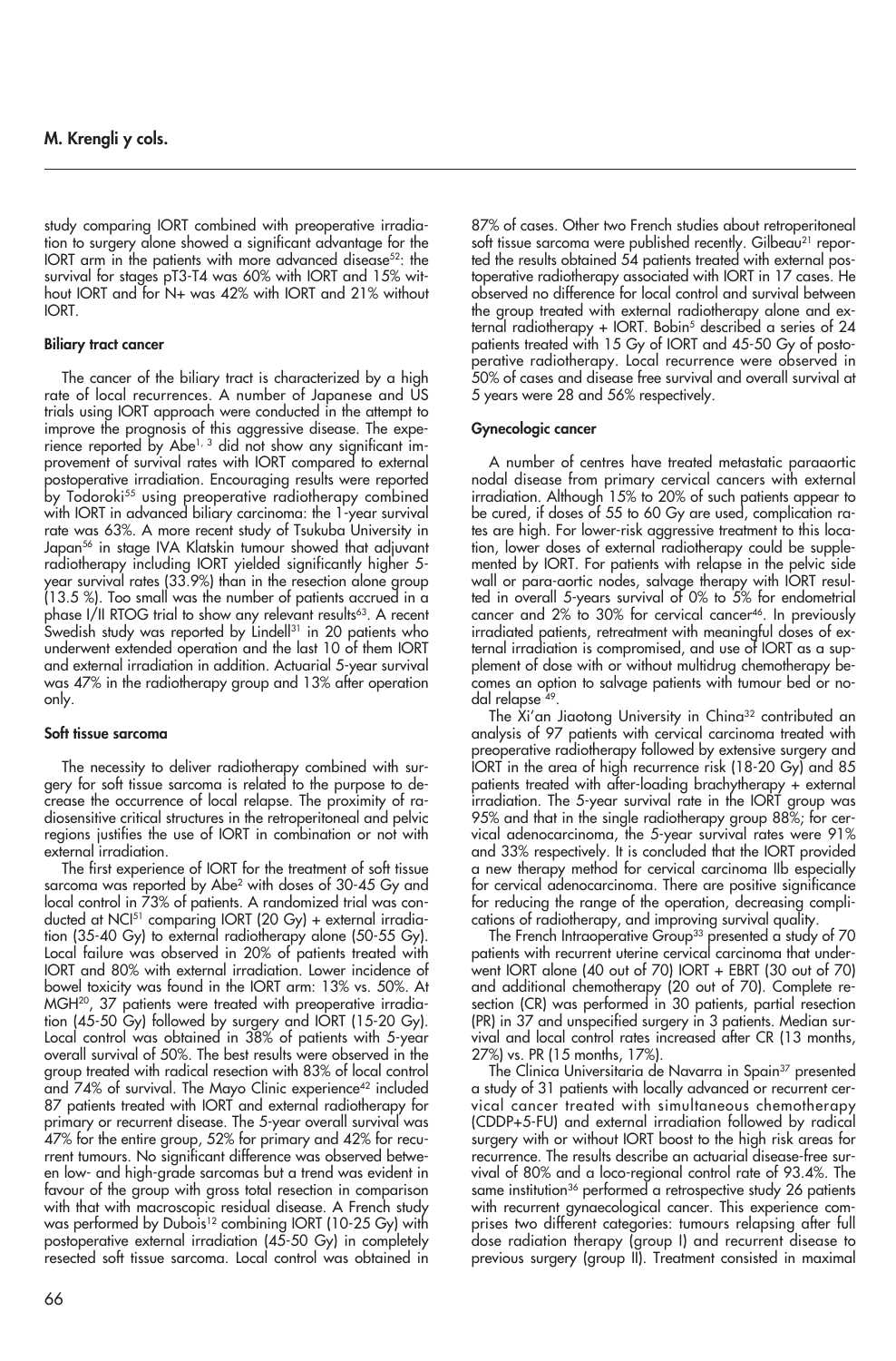surgical resection + IORT boost (10-25 Gy) to the high-risk areas for recurrence. Non previously irradiated patients also received external radiotherapy (+/- chemotherapy) pre- or postoperatively. Local control rates have been 33% and 77%, respectively in groups I and II. The 4-year actuarial overall survival in group I was 7% and 6-year actuarial overall survival in group II was 33%. It was concluded that combined external irradiation (±chemotherapy) maximal surgical resection plus IORT could render some long-term survivors among those surgical recurrent patients not candidates for radical surgery with curative intent.

 $\tilde{A}$ t the Mayo Clinic<sup>18</sup>, a study of 19 patient with recurrent gynaecologic cancer who received IORT and external radiotherapy concluded that IORT in combination with maximum debulking surgery appeared to improve long-term local control and survival.

#### **Bladder cancer**

Most data about the use of IORT in bladder carcinoma come from Japan. Abe<sup>2</sup> in a preliminary experience treated T1-T4 lesions with 25-30 Gy of IORT combined with 30-40 Gy of postoperative external irradiation obtaining local control in 81-95% of cases staged T1-T2 and slightly lower rates in more advanced disease. An update of the Japanese experience was performed by Matsumoto<sup>38, 39</sup> on 117 patients. The 5- and 10-year survival rates were 85% and 68% for T1 and 64% and 41% for T2 tumours. In 95% of patients the bladder function was adequately preserved.

In Spain, Calvo $^{7,8}$  conducted a study in 23 patients mostly affected by T3 lesions combining preoperative external radiotherapy, chemotherapy, cystectomy and IORT with a dose of 15 Gy. No tumour recurrence was detectable in 13 of 17 cases operated with pathologically radical surgery and in all these cases the failure occurred distant. These data suggest that IORT can be very effective when included in a strategy that combines multimodal treatments.

#### **Breast cancer**

Interest in IORT for breast cancer has increased in the last few years thanks to the development of concept of partial breast irradiation. The rationale for the use of this segmental radiation therapy in place of whole-breast irradiation is based on the finding that approximately 85% of breast relapses are confined to the same quadrant of the breast as the primary tumour. Phase I and II trials have demonstrated no increase in postsurgical complication rates following the use of single-dose IORT in localized breast cancers<sup>59</sup>.

The European Institute of Oncology of Milan in Italy28, 58 presented a study of 185 patients treated with conservative breast surgery + IORT. It was concluded that IORT could allow the course of external radiotherapy to be completely avoided. The authors underlined that IORT dramatically reduced radiation exposure of the skin, lung and subcutaneous tissues and avoided the irradiation of the contralateral breast. It was concluded that single dose IORT after breast resection for small mammary carcinomas may be an excellent alternative to the traditional postoperative radiotherapy, but a longer follow-up was needed for a better evaluation of the possible late side-effects. Based on the previous results a new study was designed at European Institute of Oncology including IORT as solely radiation treatment combined with conservative surgery

In the study of the Landesklinniken Salzburg Hospital, Austria<sup>47</sup>, 156 patient with stage I and II breast cancer underwent local excision of the tumour and IORT (9 Gy). After wound healing, the patients received additional 51-56 Gy of external irradiation to the whole breast. Also this study suggested that IORT given as a boost after breast conserving surgery could be a reliable alternative to conventional postoperative fractionated boost by accurate dose delivery, avoiding geographical misses, enabling smaller treatment volumes and complete skin-sparing.

#### **Other tumours**

In the literature, a number of preliminary studies regards various tumours that could become elective indications of IORT in the next future.

A recent experience in head and neck and skull base tumours at Mayo Clinic was reported by Pinheiro (44). The study included 34 patients with squamous cell carcinoma (SCC) and 10 patients with non-SCC. Most patients had been previously treated with combinations of surgery, external beam radiotherapy, and chemotherapy. The most frequent sites treated were the skull base  $(56\%)$  and the neck  $(44\%)$ . IORT was delivered with energies of 6 to 15 MeV at doses of 12.5 to 22.5 Gy. At 2 years overall and disease-free survival was 32% and 21%, respectively, for the SCC patients and 50% and 40%, respectively, for the non-SCC patients. Tumour control rates at 2 years in the IORT field were 46% for the SCC patients and 52% for the non-SCC patients. For squamous cell histology, survival in patients with microscopic residual tumour did not differ from those with no residual tumour, but they both had significantly longer disease-free survival than those patients with gross residual at the time of IORT, with a trend toward longer survival.

Also brain tumours have been approached with IORT. The data of a recent Japanese study were reported by Nemoto<sup>40</sup>. Thirty-two cases of high-grade glioma, 11 anaplastic astrocytoma and 21 glioblastoma were surgically resected and received IORT using a dose of 12-15 Gy followed by postoperative external radiation therapy with a dose of 60 Gy. Each of the 32 patients treated with IORT was randomly matched with patients who had been treated with postoperative alone (control). In the anaplastic astrocytoma group, the 1-, 2- and 5-year survival rates were 81%, 51% and 15%, respectively in the IORT patients and 54%, 43% and 21%, respectively in the control patients. In the glioblastoma group, 1- , 2- and 5-year survival rates were 63%, 26% and 0%, respectively in the IORT patients and 70%, 18% and 6%, respectively in the control patients. There was no significant difference between survival rates in the IORT patients and control patients in either the anaplastic astrocytoma group or glioblastoma group.

IORT was tested in prostate carcinoma by Kato<sup>29</sup> in 54 patients staged B2-D1. The treatment included external radiotherapy (30 Gy), IORT (25-30 Gy) through retropubic approach, pelvic lymphadenectomy and hormonal therapy. The 5-year local control and DFS rates were 83% and 74% respectively.

An interesting small series of 11 patients with locally recurrent or persistent renal carcinoma following nephrectomy was published by Frydenberg from Mayo Clinic<sup>16</sup>. The treat-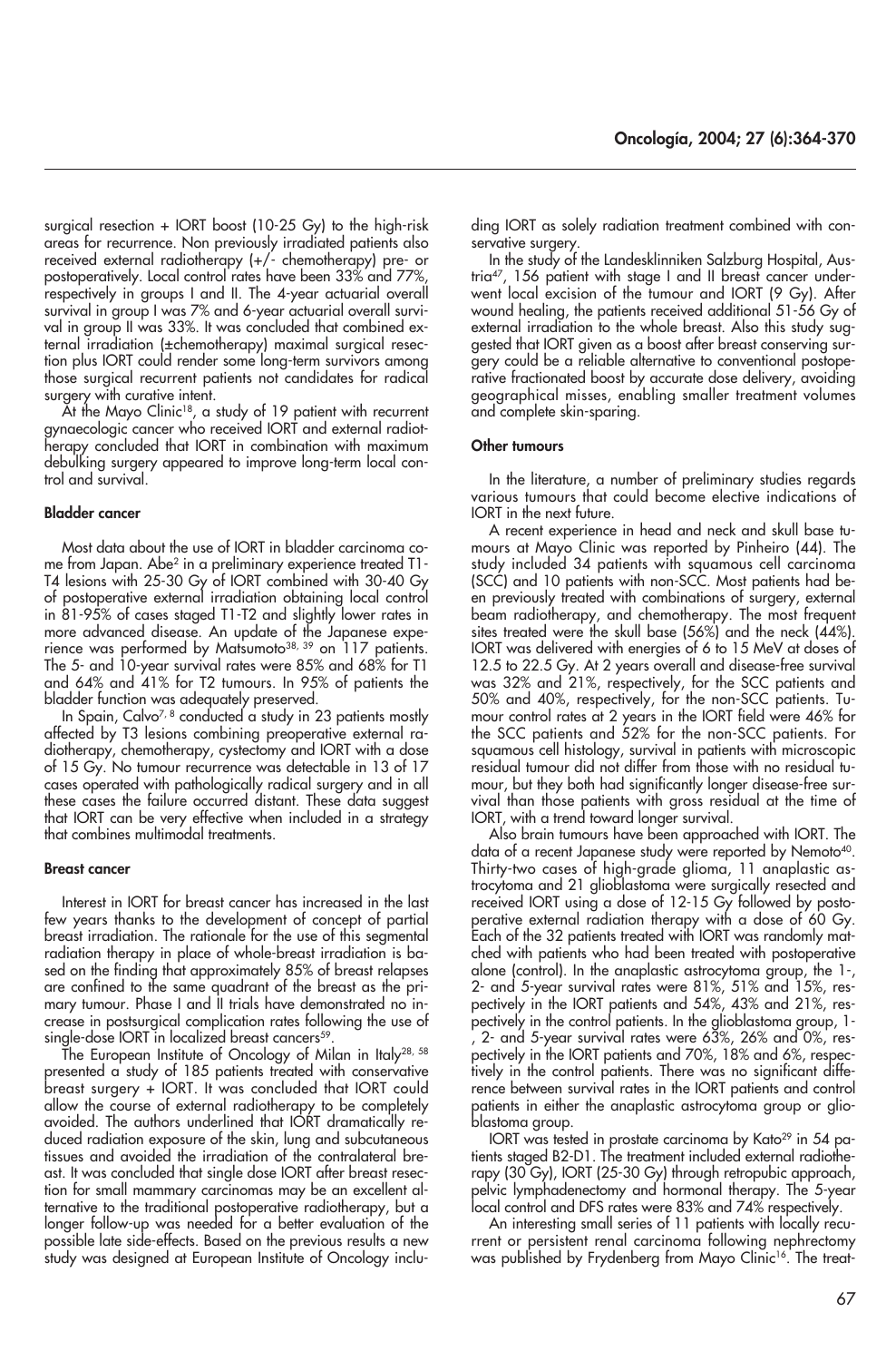## **M. Krengli y cols.**

ment included 45-50 Gy preoperative external irradiation followed by maximal surgical debulking and IORT (10-25 Gy.). Of 8 renal cell cancer patients, 6 were alive and 4 were without disease progression at 15 to 50 months (3 of 4 at 29 months or longer). One patient died free of disease at 10.5 months and 3 had metastases. Of 3 transitional or SCC patients, 1 died free of disease 28.5 months after initiation of treatment for recurrence and 2 died of disease progression. This experience showed that select patients with solitary local recurrence or persistence following radical nephrectomy for renal cell cancer may benefit from an aggressive local treatment approach using external irradiation + IORT and maximal surgical debulking.

Intra-thoracic tumours such as lung cancer and oesophageal carcinoma were treated with IORT in pilot studies. At University Clinic in Navarra, Madrid Institute of Oncology, and Graduate Hospital in Philadelphia<sup>10</sup>, three different series of stage III non-small-cell lung cancer were treated with IORT after neoadjuvant chemotherapy. The 5-year survival ranged from 20% to 33% in the three series and local recurrence rates from 7% to 40% for resected and from 50 to 64% for unresected patients. A Japanese experience of IORT in oesophageal carcinoma was reported by Hosokawa<sup>26</sup>. The patients were treated with mediastinal lymphadenectomy, 12-25 Gy of IORT and 45 Gy of postoperative irradiation. The surgical mortality rate was 0.8% (1 of 121 cases), the overall 5-year survival rate was 34% and the cause specific 5-year survival rate was 55%. The cause specific 5-year survival rate for pN0 tumours was 79% and was 44% for pN1 tumours. No patients died with locoregional recurrence in the mediastinal lymphnodes.

# **Conclusions**

In the past, the use of IORT was limited to a very advanced, often recurrent, non-radically operable tumours with poor prognosis. In all these situations, IORT has demonstrated to be feasible with limited toxicity and able to improve the results in most of cases in terms of local control and in a limited number of series also the long-term survival. More recently, IORT has been used in the treatment of early-stage tumours in the attempt to increase local control or improve the quality of life reducing the extension of the radiation treatment volume and consequently the possible long-term side-effects. In this sense, the use of IORT could represent a substantial improvement in a strategy of organ and function preservation of a variety of tumours considering also that the shortening of treatment time contributes to improve the quality of life of the patients.

# **References**

- 1. Abe M. History of intraoperative radiation therapy: In: Abe M, Dobelbawer RR, eds. Intraoperative Radiation Therapy. Boca Raton: CRC Press 1989; 1.
- 2. Abe M, Takahashi M. Intraoperative radiotherapy: The Japanese experience. Int J Radiat Oncol Biol Phys 1981; 7: 863-8.
- 3. Abe M, Takahashi M, Yabumoto E, et al. Clinical experiences with intraoperative radiotherapy of locally advanced cancers. Cancer 1980; 45:40.
- 4. Beck C: External roentgen treatment of internal structures eventration treatment. NY Med J 1909; 89:621.
- 5. Bobin JY, Al-Lawati T, Granero LE, et al. Surgical management of retroperitoneal sarcomas associated with external and intraoperative electron beam radiotherapy. Eur J Surg Oncol 2003; 29:676-81.
- 6. Calvo FA, Henríquez I, Santos M, et al. Intraoperative and external beam radiotherapy in locally advanced respectable gastric cancer: Technical description and clinical results. Int J radiat Oncol Biol Phys 1989; 17:183.
- 7. Calvo FA, Aristu JJ, Abuchaibe O, et al. Intraoperative and external preoperative radiotherapy in invasive bladder cancer: effect of neoadjuvant chemotherapy in tumor downstaging. Am J Clin Oncol 1993; 16:61-6.
- 8. Calvo FA, Abuchaibe O, Aristu J. Bladder cancer. In: Calvo FA, Santos M, Brady LW, eds. Intraoperative Radiotherapy: Clinical Experiences and Results. Berlin: Springer-Verlag 1992; 73.
- 9. Calvo FA, Gómez-Espi M, Díaz-González JA, et al. Intraoperative presacral electron boost following preoperative chemoradiation in T3-4Nx rectal cancer: initial local effects and clinical outcome analysis. Radiother Oncol 2002; 62:201-6.
- 10. Calvo FA, Meirino RM, Gunderson LL, Willett CG. Intraoperative radiation therapy. In: Perez CA, Brady LW, Halperin EC, Schmidt-Ullrich RK, eds. Principles and Practice of radiation Oncology, Lippincott 2004; 4th Ed 428-56.
- 11. Canon R, Azinovic I, Aristu JJ, et al. Long-term results after preoperative chemoradiation with or without intraoperative irradiation (IORT) in locally advanced rectal carcinoma. Proc Int Soc Intraoperative Radiation Therapy, Boston 2000; 68.
- 12. Dubois JB, Debrigode C, Hay M, et al. Intraoperative radiotherapy in soft tissues. Radiother Oncol 1995; 34:160. 13. Eble MJ, Lehnert T, Herfarth C, et al: IORT as adjuvant treatment in primary rectal carcinomas: multi-modality treatment. Front Radiat Ther Oncol 1997; 31:200-3.
- 14. Eloesser L. The treatment of some abdominal cancers by irradiation through the open abdomen combined with cautery excision. Ann Surg 1937; 106:645.
- 15. Finsterer H. Zur Therapie inoperable Magen und Dormkarzinome mit freilegung und nachfolgender Roentgenbestrahlung. Strahlentherapie 1915; 6:205.
- 16. Frydenberg M, Gunderson LL, Hahn G, et al. Preoperative external beam radiotherapy followed by cytoreductive surgery and intraoperative radiotherapy for locally advanced primary or recurrent renal malignancies. J Urol 1994; 152:15-21.
- 17. Furuse J, Kinoshita T, Kawashima M, et al. Intraoperative and conformal external-beam radiation therapy with protracted 5 fluorouracil infusion in patients with locally advanced pancreatic carcinoma. Cancer 2003; 97: 1346-52.
- 18. Garton GR, Gunderson LL, Nargony DM, et al. High-dose preoperative external beam and intraoperative irradiation for locally advanced pancreatic cancer. Int J radiat Oncol Biol Phys 1993; 27:1153-7.
- 19. Garton GR, Gunderson LL, Webb MJ, et al. Intraoperative radiation therapy in gynecologic cancer: the Mayo Clinic experience. Gynecol Oncol 1993; 48:328-32.
- 20. Gieschen HL, Spiro IJ, Suit HD, et al. Long-term results of intraoperative electron beam radiotherapy for primary and recurrent retroperitoneal soft tissue sarcoma. Int J Radiat Oncol Biol Phys 2001; 50:127-31.
- 21. Gilbeau L, Kantor G, Stoeckle E, et al. Surgical resection and radiotherapy for primary retroperitoneal soft tissue sarcoma. Radiother Oncol 2002; 65:137-43.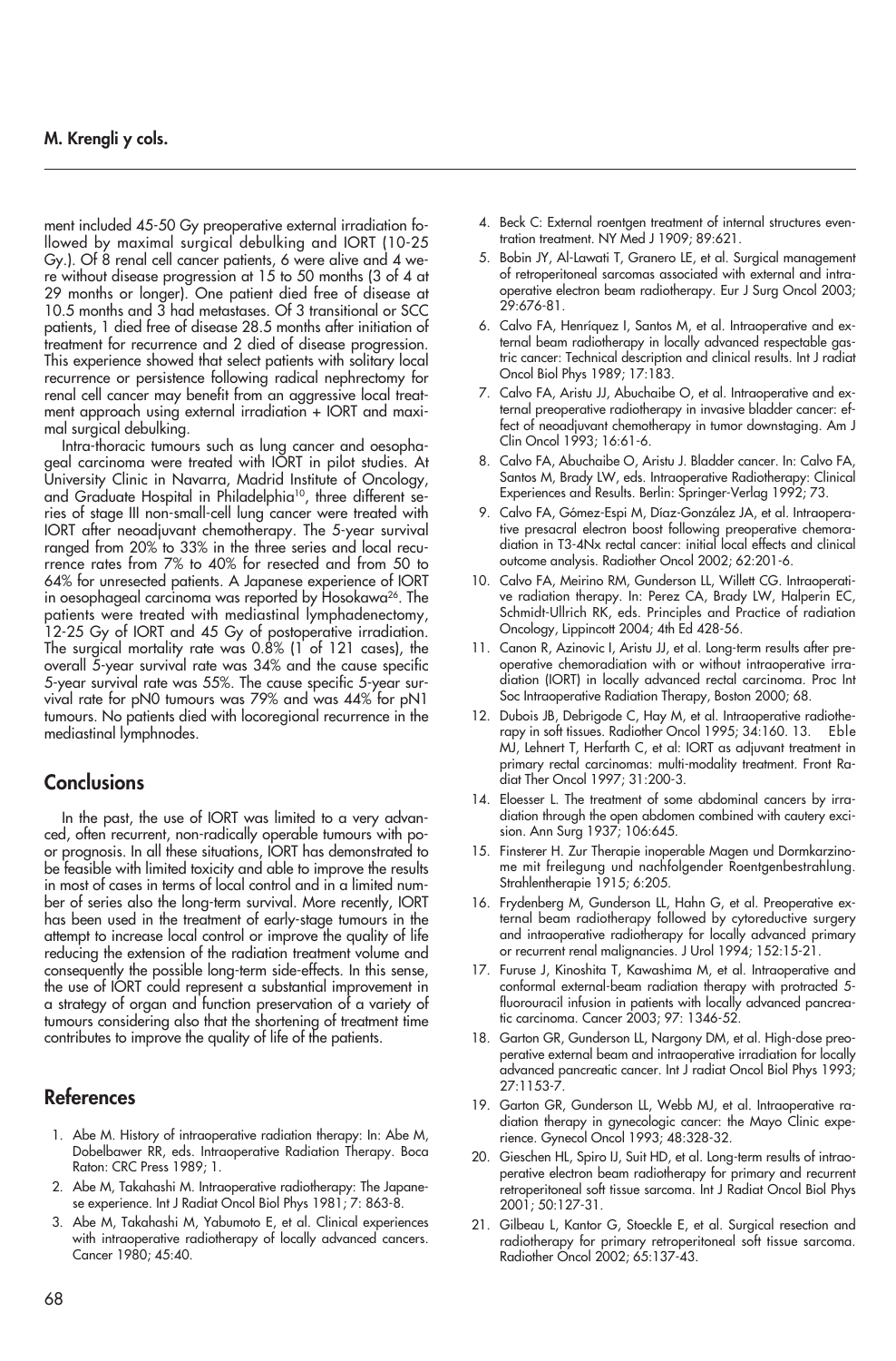- 22. Glehen O, Beaujard AC, Romestaing P, et al. Intraoperative radiotherapy and external beam radiation therapy in gastric adenocarcinoma with R0-R1 surgical resection. Eur J Surg Oncol 2000; 26 (suppl A):S10-2.
- 23. Gunderson LL, Cohen AC, Dosoretz DD, et al. Residual unresectable or recurrent colorectal cancer: External beam irradiation and intraoperative electron beam boost +/- resection. Int J Radiat Oncol Biol Phys 1983; 9:1597-606.
- 24. Gunderson LL, Nagorney DM, Martenson JA, et al: External beam plus intraoperative irradiation for gastrointestinal cancers. World J Surg 1995; 19:191-7.
- 25. Haddock M, Gunderson L, Nelson H, et al. Intraoperative irradiation for locally recurrent colorectal cancer in previously irradiated patients. Int J Radiat Oncol Biol Phys 2001; 49:1267- 74.
- 26. Hosokawa M, Shirato H, Ohara M, et al. Intraoperative radiation therapy to the upper mediastinum and nerve-sparing threefield lymphadenectomy followed by external beam radiotherapy for patients with thoracic esophageal carcinoma. Cancer 1999; 86:6-13.
- 27. Huber FT, Stepan R, Zimmerman F, et al. Locally advanced rectal cancer: resection and intraoperative radiotherapy using the flab method combined with preoperative or postoperative radiochemotherapy. Dis Colon Rectum 1996; 39: 1031-4.
- 28. Intra M, Gatti G, Luini A, et al: Surgical techinique of intraoperative radiotherapy in conservative treatment of limited-stage breast cancer. Arch Surg 2002; 137:737-40.
- 29. Kato S, Sakura M, Kazumoto T, et al: Intraoperative radiation therapy for locally advanced prostate cancer. J Jpn Soc Ther Radiol Oncol 1998; 10:241-8.
- 30. Lindel K, Willett CG, Shellito PC, et al. Intraoperative radiation therapy for locally advanced recurrent rectal or rectosigmoid cancer. Radiother Oncol 2001; 58:83-7.
- 31. Lindell G, Holmin T, Ewers SB, et al. Extended operation with or without intraoperative (IORT) and external (EBRT) radiotherapy for gallbladder carcinoma. Hepatogastroenterology 2003; 50:310-4.
- 32. Liu Z, Chen X. Preliminary results of intraoperative radiation therapy for cervical carcinoma IIb. Zhonghua Fu Chan Ke Za Zhi 2002; 37:553-5.
- 33. Mahe MA, Gerard JP, Dubois JB, et al. Intraoperative radiation therapy in recurrent carcinoma of the uterine cervix: report of the French intraoperative group on 70 patients. Int J Radiat Oncol Biol Phys 1996; 34:21-6.
- 34. Mannaerts GH, Martijn H, Crommelin MA, et al. Feasibility and first results of multimodality treatment, combining EBRT, extensive surgery, and IOERT in locally advanced primary rectal cancer. Int J Radiat Oncol Biol Phys 2000; 47:425-33.
- 35. Mannaerts GH, Rutten HJ, Martijn H, et al: Effects on functional outcome after IORT-containing multimodality treatment for locally advanced primary and locally recurrent rectal cancer. Int J Radiat Oncol Biol Phys 2002; 54:1082-8.
- 36. Martínez MR, Jurado M, Azinovic I, et al. Intraoperative radiotherapy in recurrent gynecologic cancer. Radiother Oncol 1993; 28:127-33.
- 37. Martínez MR, Jurado M, Azinovic I, et al. Preoperative chemoradiation and adjuvant surgery in locally advanced or recurrent cervical carcinoma. Rev Med Univ Navarra 1997; 41:19-26.
- 38. Matsumoto L, Kakizoe T, Mikuriya S, et al. Clinical evaluation of intraoperative radiotherapy for carcinoma of the urinary bladder. Cancer 1981; 47:509.
- 39. Matsumoto L. Intraoperative radiation therapy for bladder cancer. In: Dobelbower RR, Abe M, eds. Intraoperative Radiation Therapy. Boca Raton: CRC Press 1989; 217.
- 40. Nemoto K, Ogawa Y, Matsushita H, et al: Intraoperative radiation therapy (IORT) for previously untreated malignant gliomas. BMC Cancer 2002; 2:1.
- 41. Okamoto A, Tsuruta K, Karasawa K, et al. Resection versus palliation: treatment of stage III and IVA carcinomas of the pancreas employing intraoperative radiation. World J Surg 2003; 27:599-605.
- 42. Petersen IA, Haddok MG, Denohne JH, et al. Use of intraoperative electron beam radiotherapy in the management of retroperitoneal soft tissue sarcomas. Int J Radiat Oncol Biol Phys 2002; 52:469-75.
- 43. Pezner RD, Chu DZ, Ellenhorn JD. Intraoperative radiation therapy for patients with recurrent rectal and sigmoid colon cancer in previously irradiated fields. Radiother Oncol 2002; 64:47-52.
- 44. Pinheiro AD, Foote RL, McCaffrey TV, et al: Intraoperative radiotherapy for head and neck and skull base cancer. Head Neck 2003; 25:217-25.
- 45. Pisters PW, Abruzzese JL, Janjan NA, et al. Rapid-fractionation preoperative chemoradiation, pancreaticoduodenectomy, and intraoperative radiation therapy for respectable pancreatic adenocarcinoma. J Clin Oncol 1998; 16:3843-50.
- 46. Piver MS, Barlow JJ. High dose irradiation in biopsy confirmed aortic node metastases from carcinoma of the uterine cervix. Cancer 1977; 39:1243-6.
- 47. Reitsamer R, Peintinger F, Sedlmayer F, et al. Intraoperative radiotherapy given as a boost after breast-conserving surgery in breast cancer patients. Eur J Cancer 2002; 38:1607-10.
- 48. Reni M, Panucci MG, Ferreri AJ, et al. Effect on local control and survival of electron beam intraoperative irradiation for respectable pancreatic adenocarcinoma. Int J Radiat Oncol Biol Phys 2001; 50:651-8.
- 49. Rich TA. Intraoperative Radiation Therapy. In: Perez CA, Brady LW, Principles and Practice of Radiation Oncology, Third Ed., Lippincott-Raven 1997; 629-35.
- 50. Schwarz RE, Smith DD, Keny H, et al. Impact of intraoperative radiation on postoperative and disease-specific outcome after pancreatoduodenectomy for adenocarcinoma: a propensity score analysis. Am J Clin Oncol 2003; 26:16-21.
- 51. Sindelar WF, Kinsella TJ, Chen PW, et al. Intraoperative radiotherapy in retroperitoneal sarcomas: Final results of a prospective, randomized trial. Arch Surg 1993; 128:402-10.
- 52. Skoropad VY, Berdov BA, Mardynski YS, et al. A prospective, randomized trial of pre-operative and intraoperative radiotherapy versus surgery alone in resectable gastric cancer. Eur J Surg Oncol 2000; 26:773-9.
- 53. Takahashi M, Abe M. Intraoperative radiation therapy for carcinoma of the stomach. Eur J Surg Oncol 1986; 12: 247.
- 54. Termehler PM, Evans DB, Willet CG, et al. IORT in pancreatic cancer. In: Gunderson LL, Willett CG, Harrison LB, et al, eds. Intraoperative irradiation. Techniques and results. Totowa, New Jersey: Humana Press 1999; 201-2.
- 55. Todoroki T, Iwasaki Y, Okamura T, et al. Intraoperative radiotherapy for advanced carcinoma of the biliary system. Cancer 1980; 46:2179.
- 56. Todoroki T, Ohara K, Kawamoto T, et al. Benefits of adjuvant radiotherapy after radical resection of locally advanced main hepatic duct carcinoma. Int J radiat Oncol Biol Phys 2000; 46:581-7.